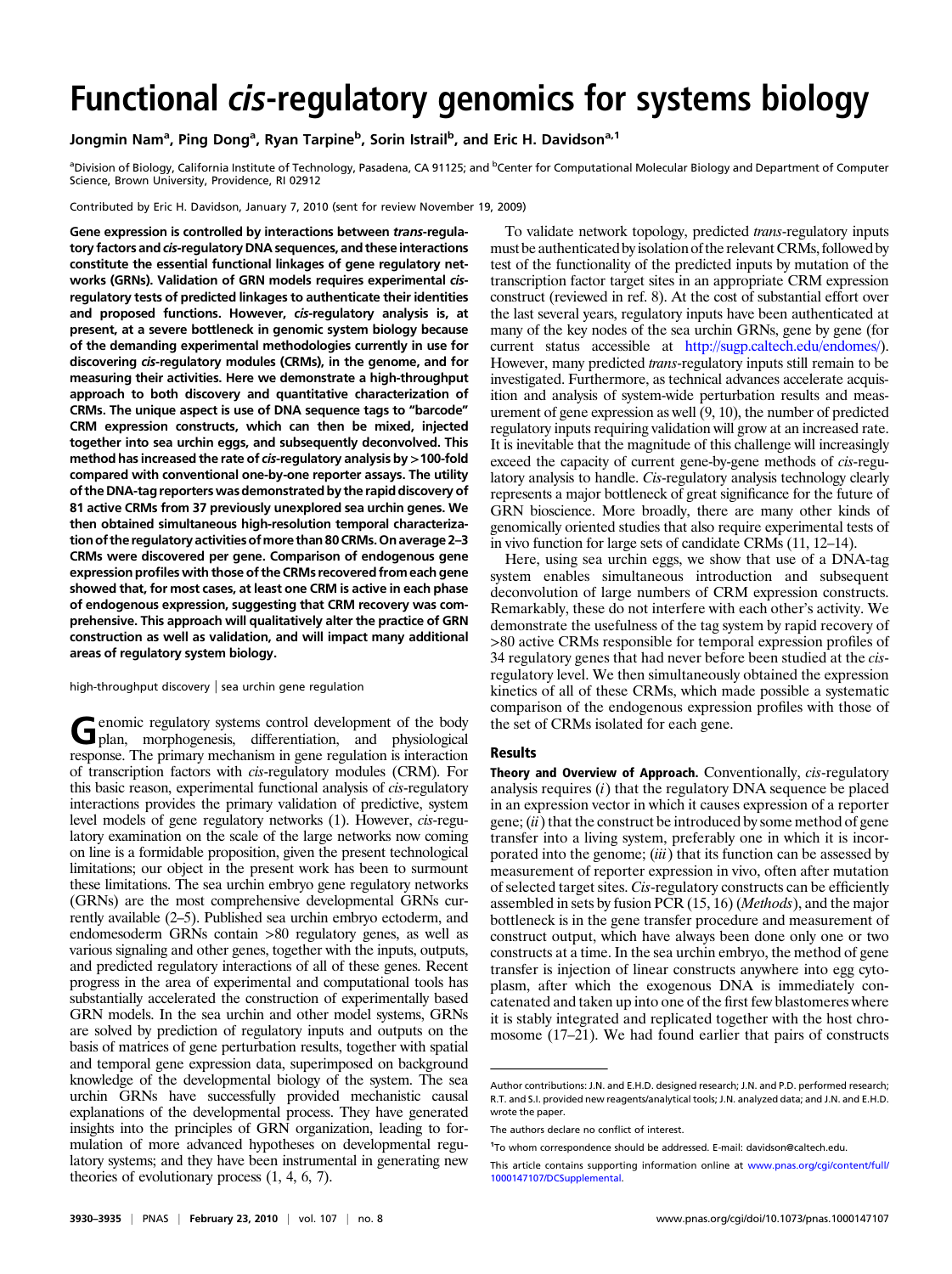injected together, e.g., a control and a mutated CRM, do not interfere with each others' expression (22). Capitalizing on this observation, to begin this work we conducted experiments in which multiple different constructs were injected together to the same total mass of exogenous DNA as conventionally used for one or two constructs (always including about a 7-molar excess of total sea urchin DNA fragments of a nominal 10-kb length as carrier). Greater amounts of total exogenous DNA per egg can produce nonspecific toxic effects. RNA and genomic DNA were extracted from the embryos at various stages. To identify positive regulatory activities of each of the individual constructs, unique seqence tags designed to facilitate quantitative PCR (QPCR) detection were used to mark each vector (the "barcode"). These tags were positioned in the vectors so that the amount of QPCR product would provide the quantity of transcript driven off the cis-regulatory module being tested in each vector. Later, the number of different constructs cointroduced was increased to >100, and this required an additional feature, i.e, a universal amplification primer site, the same for every tagged vector. The amount of total DNA introduced was sufficient to include 200–400 loaded vectors per egg, and so there is a small but significant chance that any given egg will not receive any given construct. However this is of no consequence, as eggs were injected and analyzed in batches of ∼100, and each transcript product was normalized to the number of molecules of incorporated construct present in the genomic DNA, also measured by use of its specific QPCR tag (21).

Figure 1A shows the structure of the DNA-tag reporters developed in this study. Each reporter construct contains a pair of unique DNA tags, TagF, and TagR, used as QPCR priming sites, and a GFP coding sequence. The amount of GFP mRNA read off this sequence gives the quantitative activity of the construct, after normalization to the incorporated vector quantity, and the translated GFP fluorescence also permits microscopic spatial observation if desired. Two multiplexed cis-regulatory systems were used in the work reported here, one consisting of 13 vectors, and the other of 129 vectors. The universal primer sites included in the 129-vector set (orange in Fig. 1A) were used to amplify the entire pool of DNA-tag reporters, plus a part of the GFP sequence (magnified region in Fig. 1A). Both cDNA prepared frominjected embryo transcript, and genomicDNA isolated from the same embryos, were used as template for QPCR measurements (21). This signal amplification step significantly reduces the number of embryos required for reliable QPCR results (for tag reporter vector sequences and primers in [SI Appendix](http://www.pnas.org/cgi/data/1000147107/DCSupplemental/Supplemental_PDF#nameddest=stxt)). The 129 tags were chosen from an initial set of 150 tags culled to remove any tags that produced observable intrinsic regulatory activity in

empty vectors, and when loaded with the same active *cis*-regulatory module their activities vary  $\langle 2\text{-fold } (SI Appendix).$  $\langle 2\text{-fold } (SI Appendix).$  $\langle 2\text{-fold } (SI Appendix).$ 

In a proof-of-principle experiment, regulatory activities of three known active CRMs were successfully recapitulated using the tag vector system (*[SI Appendix](http://www.pnas.org/cgi/data/1000147107/DCSupplemental/Supplemental_PDF#nameddest=stxt)*). The expression levels of the DNA-tag reporters driven by these active CRMs were easily distinguished from those of those produced by DNA sequence known to have no positive regulatory activity. We then proceeded to a test of the real-life usefulness of the multiplexed tag vectors for high-speed isolation of a large set of previously unknown cis-regulatory modules.

High-Throughput Recovery of Active CRMs. Thirty-seven sea urchin (S. purpuratus) genes, which are expressed in at least one embryonic territory within the first 2 days of embryogenesis (23–25) were chosen to test the tag system as a method for CRM discovery. These genes were as follows: atbf1, chordin, dach, dlx, dri, ecr, elk, ese, ficolin, foxb, foxg, foxj1, foxk, foxn2/3, foxo, gatac, gsc, hnf1, id, irxa, lim1, myc, nfe2, nk1, nk2.2, not, prox, shr2, sip1, six1/2, soxb1, tbx2/3, unc4.1, z13, z188, bmp2/4, and univin. None had ever been characterized at the cis-regulatory level, but most had been included, if only tentatively, in GRN models (3, 23–26, 27). For 35 of the 37 genes, we were able to use interspecific sequence comparison to narrow the search space. We had found earlier that conservation of noncoding sequence between S. purpuratus (Sp) and Lytechinus variegatus  $(Lv)$  is an exceedingly efficient guide to finding putative CRMs in S. purpuratus (28, 29). The lineages leading to these two species diverged ∼50 million years ago (30).

Previous comparisons of Sp and L<sub>v</sub> genomic sequence required ordered and oriented  $Lv$  BAC sequences containing the gene of interest plus complete flanking sequence (i.e., the BACs are of average length 140 kb, whereas the average sea urchin intergenic space is  $\sim$ 30 kb) (31), as the genome of Lv is not yet sequenced. Here, however, we used a much faster and much less expensive strategy, capitalizing on the Ilumina DNA sequencer. DNA from up to six Lv BAC clones was mixed per sequencing lane and 32 base (b) reads obtained (the first 25 b were used for the analysis). Coverage of useable reads was greater than ×20. The pooled reads were directly mapped in a genome browser ("cis-Browser," available on request from S. Istrail, Brown University, Providence, RI) onto the corresponding scaffolds of the Sp genome, allowing up to four mismatches within the 25 b window (screenshot in [SI](http://www.pnas.org/cgi/data/1000147107/DCSupplemental/Supplemental_PDF#nameddest=stxt) [Appendix](http://www.pnas.org/cgi/data/1000147107/DCSupplemental/Supplemental_PDF#nameddest=stxt)). On the browser those locations where the  $Sp$  and  $Lv$ sequences were conserved within these limits (i.e., exons and putative CRMs) the Illumina reads piled up, thus identifying the



Fig. 1. Parallel measurement of in vivo cis-regulatory activities of many DNA sequences by using the DNA-tag reporters. (A) The structure of a DNA-tag reporter construct. Each basic unit of DNA-tag reporter construct is composed of a basal promoter (BP) from the sea urchin gatae gene (35), a GFP ORF (ORF), a pair of DNA-tags flanking a 145-bp-long fragment of human CD4 cDNA, and a core poly-adenylation (A) signal (39). For a later set of 129 DNA-tag reporters, a pair of primer sites (orange coded regions) were introduced to amplify the entire pool of DNA-tag reporters and a part of the GFP ORF (magnified region) either from cDNA or genomic DNA isolated from injected embryos. (B) A pool of many DNA constructs is injected with seven molar excess amount of randomly sheared genomic DNA as carrier/spacer (40). Coinjected linear DNA molecules form random concatenates and are incorporated into chromosomes in a mosaic fashion (17). Expression of each tag reporter is measured by QPCR following the method developed by Revilla-i-Domingo et al. (21).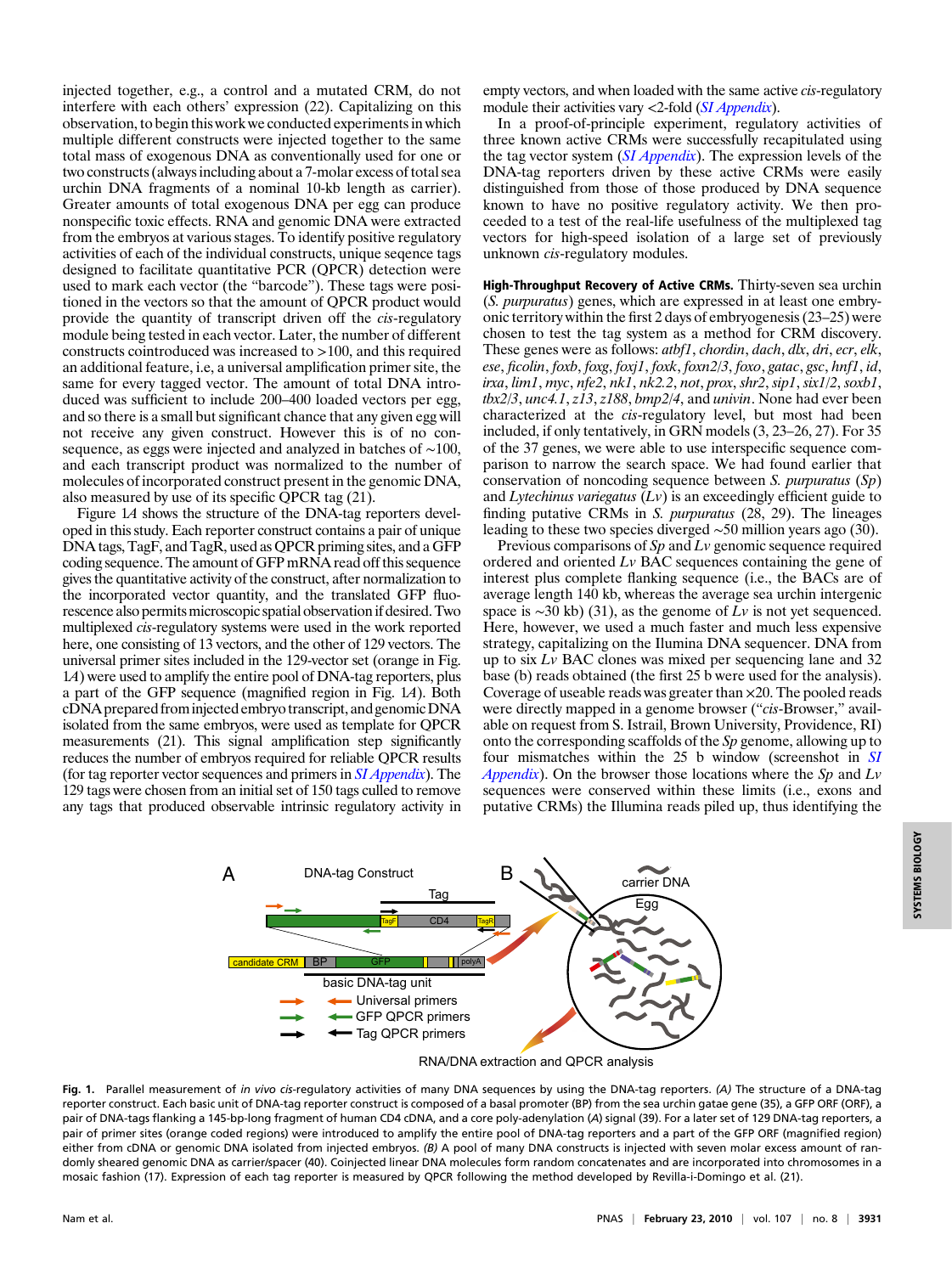map locations in the *Sp* sequence of the regions to be tested for function. This heuristic version of phylogenetic footprinting is an efficient method of examining sequence conservation when genome sequence for only one species of interest is available.

In this way, several hundred candidate CRMs were identified as conserved sequence patches from 35 genes, isolated by PCR and fused into the tag vectors. The incorporated fragments ranged from ∼400-bp single patches to ∼4 kb, for sequences that contained multiple, closely positioned conserved patches. Their sequences and their genomic coordinates are provided in [SI Appendix](http://www.pnas.org/cgi/data/1000147107/DCSupplemental/Supplemental_PDF#nameddest=stxt). For two additional genes, univin and  $bmp2/4$ , Lv BACs were not available, and only a truncated BAC was recovered for the *lim1* gene. In these cases, the intergenic and intronic regions were blindly divided into fragments ∼3 kb in length and fused into the tag vectors. A total of 390 constructs containing candidate CRMs were generated by fusion PCR, using the 13-tag vector system, and divided into 13-construct pools. These were injected into ∼1,200 eggs per pool over a 3 day period, using three different females, several hours of injection per day. Normalized expression levels were measured for each tag vector in the presence of the others in the same pool at four different time points: 12, 24, 36, and 48 h postfertilization (hpf). The background activity level was established for each batch of eggs as described in detail, as are all other procedures, in *SI Appendix*, and any candidate CRM generating reporter expression at least 2.5-fold above background was considered active in this study (equivalent to a P-value cutoff of 0.01).

Results for the foxn2/3 locus are shown as an example in Fig. 2. In Fig. 2A the gene structure and the pattern of interspecific sequence conservation are summarized; this gene has many regions upstream of the gene, in its introns, and downstream, that display possibly meaningful sequence conservation (blue and green bars in Fig. 2 legend). A total of 17 candidate CRMs were examined for this locus, as indicated below the browser view, four upstream (U\_01 and U  $(03 - U_05)$ , 11 within the introns of the gene (I  $(01-I_01)$ ), and two downstream (D\_01 and 02). As can be seen in Fig. 2B, three of these constructs displayed significant activity at different times. Construct U\_04 was active at 12, 24, 36, and 48 h; U\_01 only in the 24, 36, and 48 h measurements; and I\_09 only in the 12-h dataset. The remainder of the constructs showed insignificant activity (statistical criterion of significance in [SI Appendix](http://www.pnas.org/cgi/data/1000147107/DCSupplemental/Supplemental_PDF#nameddest=stxt)). Note that the values on the ordinate represent the relative numbers of transcript molecules per molecule of incorporated construct DNA to the background expression. In a subsequent measurement described below, detailed activity time courses were obtained for all of the active modules discovered in this study, and the time courses for the three active  $f(x)/3$  modules, U\_04, U\_01, and I\_09, are reproduced in Fig. 2C together with the endogenous foxn2/3 time course. The high-resolution time course is entirely consistent with the results of the high-throughput, four-point activity screen. Because every DNA construct encodes GFP, those that are active can be used without further modification for examination of spatial expression. The entire set of results for the 13 DNA-tag experiments are provided in *SI Appendix*.

Overall results of the multiplex CRM discovery experiment for the 37 genes are summarized in Fig. 3 and Table 1. Of the 37 genes examined, we found at least one active CRM for 34 genes (Fig. 3). Two or more active CRMs were detected for 20 genes, and the largest number of CRMs detected for one gene was five. Collectively, 81 of 390 candidate CRMs tested were found to be active. All but a few of the fragments tested included some interspecifically conserved sequence elements, and statistical data for these are shown in Table 1. As mentioned above, it took 3 days for the microinjections of 390 candidate CRMs from 37 genes; we estimate that it would have required at least a month of continuous egg injection, had the same fragments been examined by our usual one-by-one methods. The 13-tag system thus yielded at least a 10-fold increase in CRM discovery rate, at



**Expression** (and the limited content in the convertion is shown for each than the same the same time significance because  $\frac{25}{4}$  and  $\frac{4}{3}$  and  $\frac{4}{3}$  and  $\frac{4}{3}$  and  $\frac{4}{3}$  and  $\frac{4}{3}$  and  $\frac{4}{3}$  and Fig. 2. Cis-regulatory modules for the foxn2/3 locus. (A) Conserved DNA patches and candidate CRMs selected for the foxn2/3 locus. Black horizontal line with ticks represents genomic sequence of the locus. Interval between ticks on black line is 5 kb. Color-coded vertical lines above the black horizontal line indicate sequence conservation between Sp and Lv for each 25bp-long window: green, 0 mismatch; blue, 1 mismatch; pink, 2 mismatches; yellow, 3 mismatches; red, 4 mismatches. Thick and thin pink horizontal lines below black line indicate exons and introns of foxn2/3 from 5′ to 3′, respectively. Horizontal lines with labels indicate candidate CRMs: red, active; yellow, marginally active; black, inactive; gray, cloning failed. (B) Cisregulatory activities of 17 candidate CRMs from the foxn2/3 locus. Normalized expression level after background correction is shown for each time point measured. The names of candidate CRMs are shown at the bottom. Expression level significantly higher ( $\geq$ 2.5) than the background level for each time point is red coded. Note that expression levels >10 are shown as 10. (C) High-resolution time course activities of CRMs measured using the 129 DNA-tag reporters over 27 different time points. CRM activities are corrected for background activities, and the relative expression level of foxn2/3 is shown ([SI Appendix](http://www.pnas.org/cgi/data/1000147107/DCSupplemental/Supplemental_PDF#nameddest=stxt)).

the same time permitting quantitative activity measurement across developmental time. Parallel processing of samples for QPCR analysis was another significant improvement compared with one-by-one experimental methodologies (Methods).

Table 1 displays the frequency with which active CRMs were recovered as a function of position relative to the gene. These data



Fig. 3. Distribution of the numbers of CRMs discovered for each gene. Genes are categorized by the number of CRMs discovered, and the number of genes in each category is presented as a bar.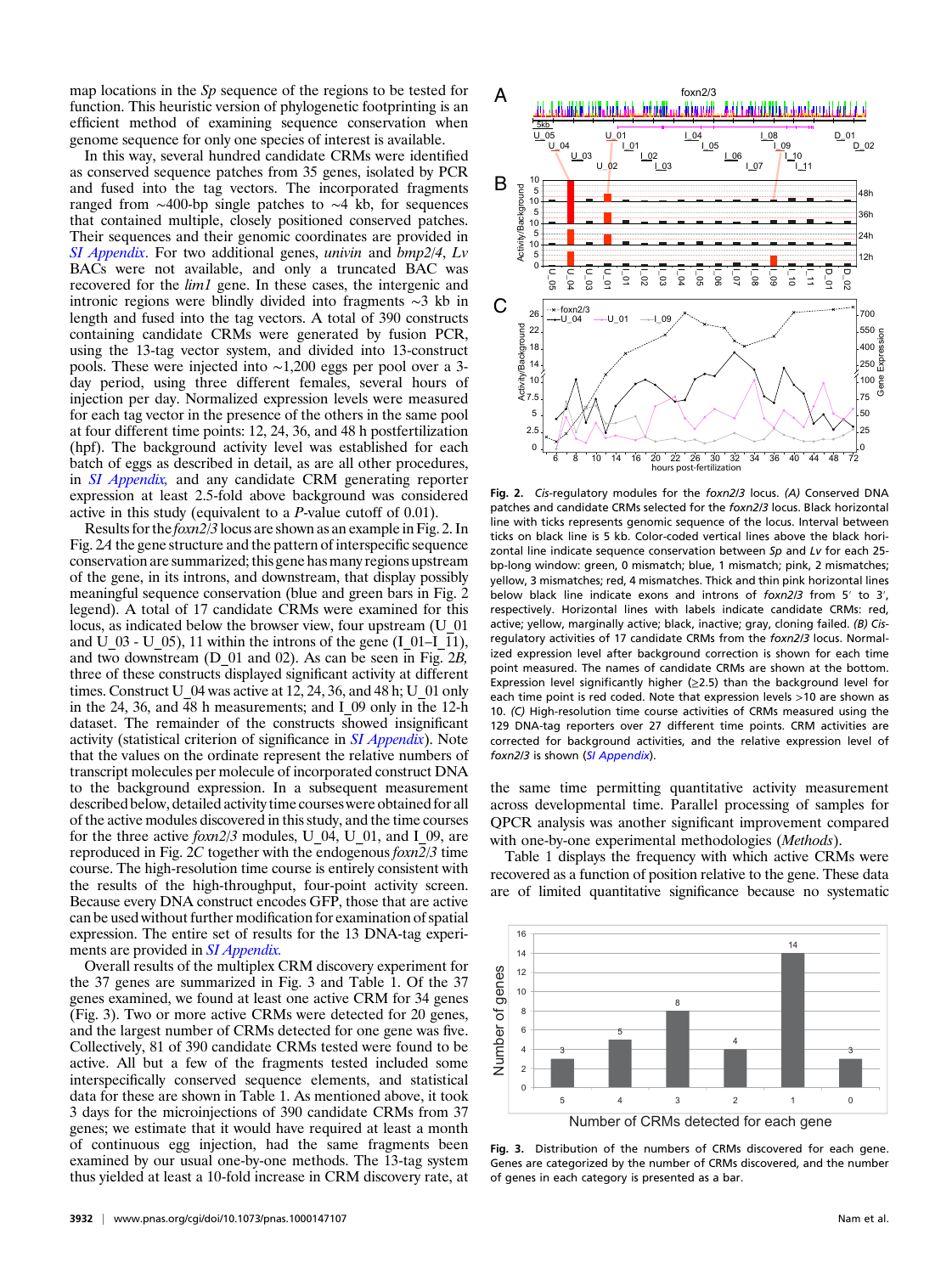Table 1. Summary of CRM discovery by using the 13 DNA-tag system

| Location                | Active/tested               | Proximal or distal                  | Active/tested                              |
|-------------------------|-----------------------------|-------------------------------------|--------------------------------------------|
| Upstream                | 42 / 134 (31%)              | Proximal (U 01)<br>Distal $(≥U 02)$ | $26*/36$ <sup>t</sup> (72%)<br>16/98 (16%) |
| Transcriptional<br>unit | 32 / 166 (19%)              | Proximal (I 01)<br>Distal $(≥1 02)$ | 9/32 (28%)<br>23/134 (17%)                 |
| Downstream              | 7/90(8%)                    | Proximal (D 01)<br>Distal $(2D 02)$ | 3/33(9%)<br>4/57 (7%)                      |
| Total                   | 81 / 390 (21%) for 37 genes |                                     |                                            |

\*5′-Proximal fragment of unc4.1, which was active only in antisense orientation, was not counted.

<sup>+</sup>5'-Proximal fragment of nfe2 was not counted, as this fragment was not tested because of cloning failure.

attempt to sample the upstream, intron, or downstream regions was made, nor were the genomic fragments confined to conserved sequence but instead usually included both conserved and flanking nonconserved sequence in various proportions. The general qualitative conclusion is that active CRM are likely to occur in introns and far upstream of the transcription start site, or downstream of the poly(A) addition site, confirming for this relatively large sample what has been seen over and over in studies of specific genes (reviewed in ref. 1). One interesting feature is that the most proximal  $5'$  regions very frequently (72%) scored as active, although less than half of all active CRM recovered were from these regions. As the test was only for expression in the first 2 days of the life cycle of a long-lived animal, and as every regulatory gene is likely to be used multiple times during the life cycle (32), this could mean that the proximal regions participate in many different phases of expression, together with more specific distal enhancers. To determine whether these proximal regions must be oriented appropriately with respect to the nearby gene, we recloned them in antisense orientation and tested them for activity. However, 18 of 21 active proximal sequence fragments were also active in the reverse orientation; and so, in this respect, these fragments do not differ from distal enhancers.

Simultaneous, High-Resolution Temporal Measurement of CRM Activities with the 129 DNA-Tag Reporter System. The time course of CRM output is a biologically important parameter of regulatory function. Because multiple CRMs often contribute to the overall pattern of expression of a given gene, it is advantageous to examine activities of the relevant CRMs simultaneously instead of in different experiments. Furthermore, a typical system-wide GRN may contain >50 regulatory genes and might involve the activities of more than this number of relevant CRMs. To accelerate systemwide temporal *cis*-regulatory analysis on this scale, we developed the 129 DNA-tag reporter system. This permits simultaneous analysis of up to this number of CRMs in a single experiment. This system was used to generate high-resolution output time courses for all of the active CRMs discovered in the foregoing experiments, i.e., >80 active CRMs. Each was fused to one of the 129 DNA-tag reporters, and the constructs were mixed and coinjected into eggs, which were then allowed to develop. Measurements of CRM regulatory activities were carried out at 27 successive time points, up to 72 hpf. Although we now know that much less would have been sufficient, ∼300 embryos were sampled for each of the 27 time points. Most of the CRMs identified as active using the 13 DNA-tag reporter system were also found to be significantly active in the 129 DNA-tag reporter system as well, and the few that were not were CRMs that had originally displayed marginal levels of activity. In only one exceptional case (that of the ficolin gene) were the two results significantly different. Such artifacts appear to be due to an occasional combinatorial interaction between a given CRM and a given DNA-tag pair. The entire set of results for the 129 DNA-tag experiments are provided in *SI Appendix*.

As an example, Fig. 2C illustrates data extracted from the large-scale experiment for the foxn2/3 gene. The three CRMs found to be active with the 13 DNA-tag reporters (Fig. 2B) were also active here: U\_04 was the most active throughout; U\_01 activity achieved significant levels only at 20 h, *et seq.*;  $I_0$ 9 was functional only before 16 h. For comparison, the endogenous activity of the foxn2/3 gene, as measured with NanoString nCounter system (9) in the same experiment, is also plotted. The three active CRMs can be seen qualitatively to account for the whole temporal range of expression, except perhaps for the latest period, 72 h. This last is not surprising, as the CRM discovery project identified CRMs active only up to 48 h.

Preliminary Measurement of Sufficiency of Recovered CRMs. How complete was CRM recovery for the 34 genes that produced active CRMs? This question cannot be answered with finality in the absence of spatial expression data. However, as a preliminary assessment, we used the high-resolution time course data to ask, for each gene, whether there had been recovered at least one CRM which produced regulatory output at each time point the endogenous gene is active. A "temporal sufficiency score"  $(S_t)$ was thus calculated as the proportion of time points when the gene is active, and CRM function was also observed, compared to the total number of time points when the gene is expressed. This is a strictly qualitative measure; although our data provide quantitative expression levels for the active constructs in terms of transcript molecules per incorporated construct molecule, we cannot directly compare these levels to the endogenous gene because we do not know what fraction of expressing cells contain the exogenous constructs, nor whether there is ectopic expression. In the event, none the less, the  $S_t$  values that we obtained are informative. If a complete set of CRMs were obtained, the  $S_t$ value would be 1. This is what happens, for example, if the output time course for a BAC construct including the complete regulatory system is compared with the endogenous gene output (33) or if the outputs of all of the relevant cis-regulatory modules in a well-studied gene are summed (e.g., the nodal gene) (22, 27).



Fig. 4. Temporal sufficiency scores (S<sub>t</sub>) of CRMs. The S<sub>t</sub> value of the entire set of CRMs discovered for each gene (crm\_all; orange coded) and the  $S_{t\_crm}$ value of each CRM (crm\_1st, crm\_2nd, and crm\_3rd; gray coded) are presented as bar graphs. Genes are ordered by the  $S_t$  values. When there are more than three CRMs discovered for a gene, only the top three CRMs ranked by  $S_t$ <sub>crm</sub> value are shown.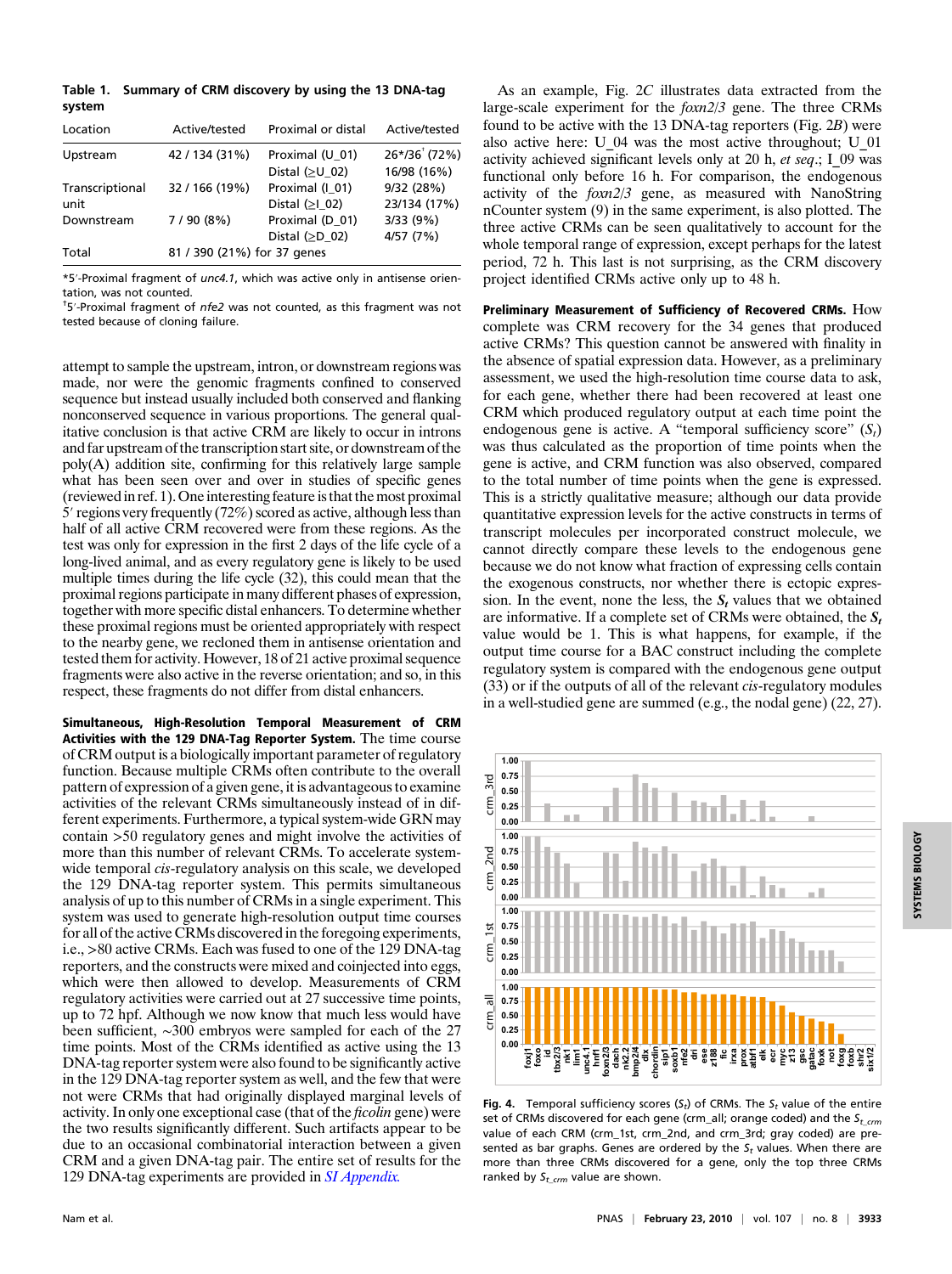This preliminary analysis is shown in Fig. 4 (crm\_all). Including the three genes for which no CRM was found, for which  $S_t = 0$ , 36 genes are represented (the  $S_t$  value for *univin* was not computed, as the temporal expression of endogenous univin has not been measured). We can see at a glance that for the great majority,  $S_t > 0.8$ , and for half,  $S_t > 0.9$ . Thus, with the caveats addressed below, these data suggest that recovery of CRMs was fairly comprehensive for most of the genes that we examined. For a minority, the recovered CRMs fail to account for some phase of the temporal output of the endogenous genes.

Figure 4 also shows an estimate, by the same metric, of overlap in temporal expression driven by the multiple CRMs of given genes. The same score can be computed for each CRM,  $S_t$   $_{CRM}$ . Where there are entirely nonoverlapping, temporal outputs from the various CRM of each gene,  $\sum S_t$  CRM  $/S_t = 1$ ; but in the case that there is overlap, i.e., more than one CRM operates at the same time,  $\sum S_t$   $\sum_{CRM}$  /S<sub>t</sub> > 1. The S<sub>t CRM</sub> values were computed for all of the CRMs, and the results are presented for the top three CRMs of each gene in Fig. 4 (crm\_1st, crm\_2nd and crm\_3rd; gray bars). At least one CRM with  $S_t$ <sub>CRM</sub>  $\geq$  0.8 was observed for most genes, and for others the sum of two  $S_{t\_CRM} \geq 0.8$ . The main import is that for most genes for which more than one CRM was recovered,  $\sum S_t$ <sub>CRM</sub> /S<sub>t</sub> > 1, i.e., there appears to be some overlap in temporal output. This could indicate that overlap of CRM activity is a common phenomenon, as reported for Drosophila (34); but, as we discuss below, it may also quantitatively illuminate an important aspect of the regulatory behavior of short expression constructs such as those used in our multiplex tag system.

## **Discussion**

In this work, we demonstrate the utility of the DNA-tag reporter systems for high-throughput, quantitative measurements of positive cis-regulatory activity: first, by identification de novo of 81 active CRMs for 34 genes; and second, by simultaneous highresolution measurement of the temporal outputs of >80 active CRMs. There is no obvious reason why DNA-tag systems designed according to the same principles as demonstrated here should not work in other model systems. This approach may be directly transferrable to other animals or plants with only minor modifications, such as change of the basal promoter to a promiscuously active endogenous one.

Strengths and Weaknesses of High-Throughput cis-Regulatory Analysis Using Tag Vectors. The main advantage this advance confers is obvious: it provides a major increase in the efficiency and rate of the most important operation in experimental functional genomics, cis-regulatory analysis. The use of the 13 DNAtag system literally afforded a greater than 10-fold increase in analysis rate, in addition presenting an opportunity for comparative measurements of multiple CRMs in the same experiment. The experiments using the 129 DNA-tag system could not even have been practically conceived using traditional methods, so although it may be calculated that the analysis rate is improved >100-fold, the real improvement is qualitative: we can now consider kinds of experiments that were before wholly out of bounds. Furthermore, many other aspects of *cis-regulatory* analysis than those that we chose to investigate in this study are amenable to acceleration by the same methods. For example, multiple site–specific CRM mutations could be examined at once in single experiments for their effects on regulatory output; and, again, such comparisons carried out in single experiments with a common set of controls offer superior experimental designs.

Several important caveats need to be considered. First, there are two essential aspects of cis-regulatory analysis that this initial development does not address. It does not provide spatial expression information; and it does not detect CRMs, the function of which is repression. Both of these objectives can, in principle, be attained by high-throughput procedures as well, using similar principles, and we are now engaged in just these projects. More serious perhaps are the inherent functional features of short expression constructs, which are the usual workhorses of cis-regulatory analysis. In recent studies in our laboratory, we have directly compared the functionality of short constructs containing given cis-regulatory modules with the activity of the same modules in context of the complete multimodule regulatory system, using recombineered BAC expression vectors (33, 35). A not-uncommon observation in such comparisons is that, in context, mechanisms of module choice mediate exclusive use of one module at a given time and exclusion of the others. However, in short constructs, where there is no choice, the basal promoter will use whatever it is provided with, and so the observed range of activity of short constructs exceeds that of the same module in context. This is certainly not always true, and sometimes the difference between expression of a BAC from which a module has been deleted and expression of the control BAC exactly equals prediction, based on the behavior of a short construct driven by that module. However, because the temporal readout of short constructs may exceed their normal function, the results of the analysis in Fig. 4 must be regarded only as indicating the outside possible limits of module overlap rather than as a measurement thereof. This will not affect the cases in which the modules of a given gene operate at different times, as this simply means that they respond to regulatory inputs presented in different developmental stages. Similarly, short constructs that express in various specific locations are perfectly reliable indicators of the spatial inputs to which they respond.

Multiple CRMs per Gene. The genes in this study are mostly regulatory genes, and the high fraction of these that have multiple CRMs is thus no surprise. However, the ease with which we were quickly able to recover multiple modules per gene deserves remark. So does the result of the  $S_t$  analysis, which, even given the above caveat, suggests that it is usually not difficult to recover CRMs that encompass all phases of a gene's activity. The technology is sufficiently powerful that, even in the absence of interspecific conservation information, or irrespective of it, a large intergenic region can be divided into 3–5 kb (or larger) pieces blind, and all of them could be assayed in a single experiment. Although we did not systematically attempt to do this, the way is now open to recover a priori all positive CRM for any gene of interest, by examining all possible sequence space in which that gene's CRMs might exist. Of course the problem of determining which gene in the vicinity of a CRM is being regulated by it requires further information; because we are mainly interested in specifically expressed genes, spatial expression data for newly discovered CRMs is here critical. Evidence of the potential functions of all CRMs constituting the overall control system of a gene will be invaluable when carried out in conjunction with incontext cis-regulatory analysis of that gene. This evidence provides the baseline of potential individual CRM function against which the operation of the system when it is whole can be compared. Thus we believe that the high-throughput CRM discovery methodology should materially contribute to progress in a largely unexplored, but conceptually very important, area of regulatory molecular biology, control of use of alternate CRMs.

Implications of High-Throughput cis-Regulatory Methodology for Solving Gene Regulatory Networks. Gene regulatory networks are at present solved by "top down" methods, in which system-wide perturbation and expression data are used to construct the network model. Following this a crucial step is validation of the predicted linkages in the network, by isolation of the relevant cisregulatory modules and test of the functionality of the target sites mediating responses to the regulatory inputs. Now, however, we can consider an approach based on the use of the highthroughput cis-regulatory systems ab initio, in which the analysis